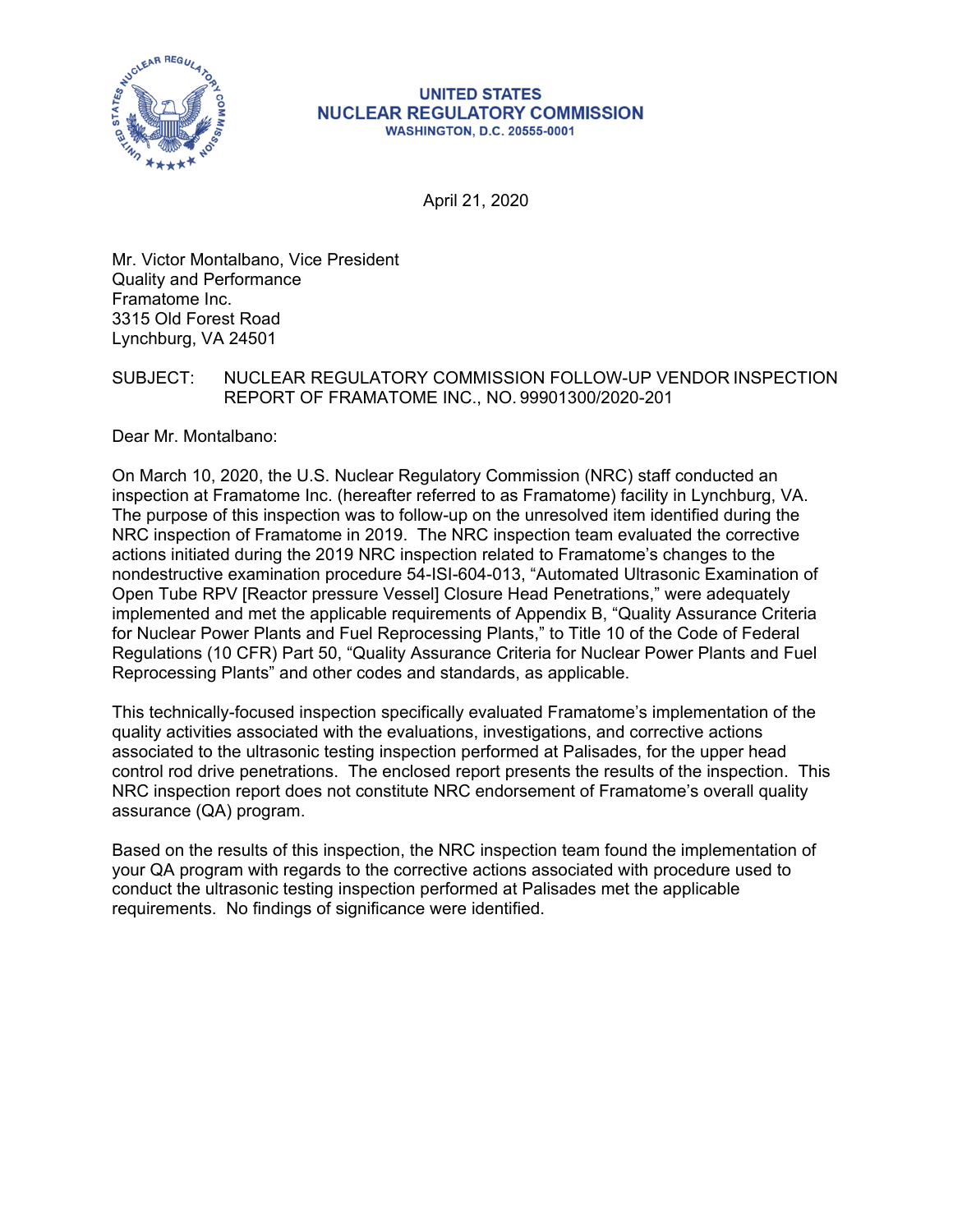In accordance with 10 CFR 2.390, "Public inspections, exemptions, requests for withholding," of the NRC's "Rules of Practice," a copy of this letter, and its enclosure(s), will be made available electronically for public inspection in the NRC Public Document Room and from the NRC's Agencywide Documents Access and Management System (ADAMS), accessible from the NRC Web site at http://www.nrc.gov/reading-rm/adams.html.

Sincerely,

Kerri A. Kavanagh, Chief **/RA/**  Quality Assurance and Vendor Inspection Branch Division of Reactor Oversight Office of Nuclear Reactor Regulation

Docket No.: 99901300

EPID No.: I-2020-201-0027

Enclosure:

1. Inspection Report No. 99901300/2020-201 and Attachment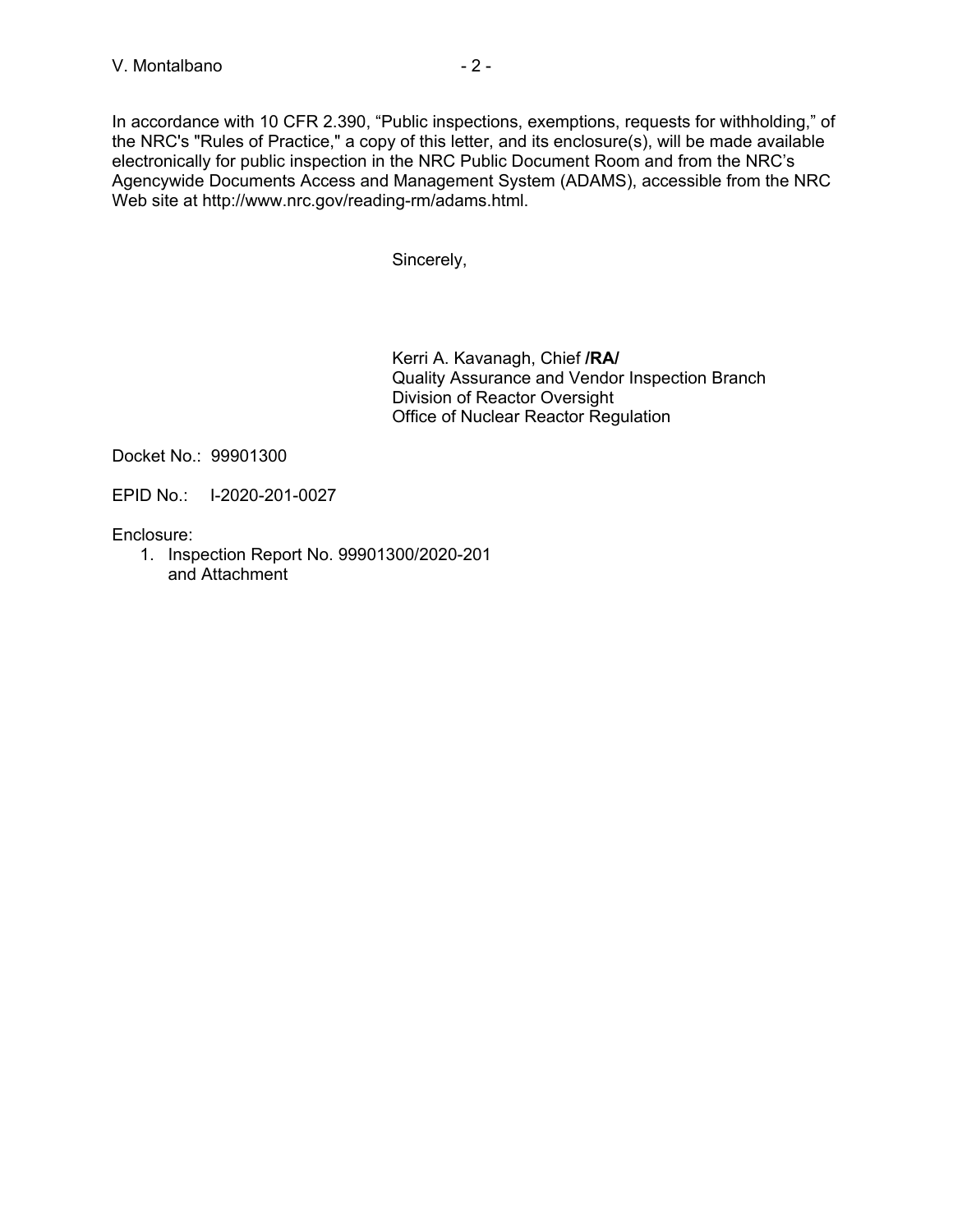SUBJECT: NUCLEAR REGULATORY COMMISSION FOLLOW-UP VENDOR INSPECTION REPORT OF FRAMATOME INC., NO. 99901300/2020-201, Dated: April 21, 2020

DISTRIBUTION: ASakadales **CMiller** RFelts MYoung CNove MMitchell ConE\_Resource NRR\_DIRS\_IQVB Distribution Victor.Montalbano@framatome.com

|                      | <b>ADAMS Accession No.: ML20083H560</b> |               | *via e-mail  | NRR-106 |  |  |
|----------------------|-----------------------------------------|---------------|--------------|---------|--|--|
|                      | <b>OFFICE NRR/DRO/IQVB</b>              | NRR/DNRL/NPHP | NRR/DRO/IQVB |         |  |  |
| <b>NAME</b>          | JOrtega-Luciano                         | SCumblidge    | KKavanagh    |         |  |  |
| <b>DATE</b>          | 04/9/2020                               | 04/9/2020     | 04/21/2020   |         |  |  |
| ACCIAIAL DEAADD AADV |                                         |               |              |         |  |  |

**OFFICIAL RECORD COPY**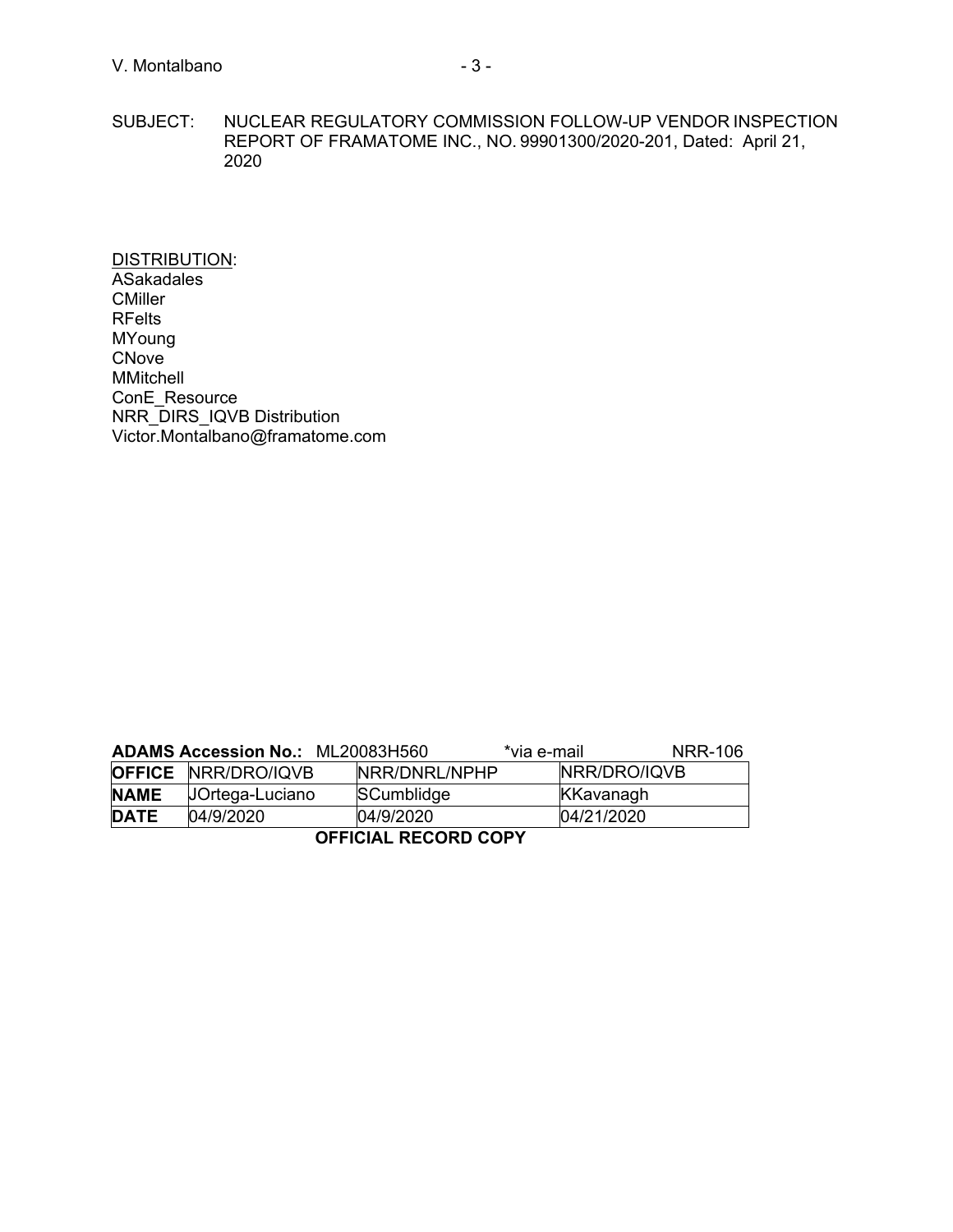### **U.S. NUCLEAR REGULATORY COMMISSION OFFICE OF NUCLEAR REACTOR REGULATION DIVISION OF REACTOR OVERSIGHT QUALITY ASSURANCE AND VENDOR INSPECTION REPORT**

| Docket No.:                       | 99901300                                                                                                                                                                            |               |  |
|-----------------------------------|-------------------------------------------------------------------------------------------------------------------------------------------------------------------------------------|---------------|--|
| Report No.:                       | 99901300/2020-201                                                                                                                                                                   |               |  |
| Vendor:                           | Framatome Inc.<br>3315 Old Forest Road<br>Lynchburg, VA 24501                                                                                                                       |               |  |
| <b>Vendor Contact:</b>            | Mr. Victor Montalbano, Vice President<br><b>Quality and Performance</b><br>Email: victor.montalbano@framatome.com<br>Phone: 434-832-3368                                            |               |  |
| <b>Nuclear Industry Activity:</b> | Framatome's scope of supply includes fuel design and fabrication,<br>engineering services, and replacement of safety-related<br>components for U.S. operating nuclear power plants. |               |  |
| <b>Inspection Date:</b>           | March 10, 2020                                                                                                                                                                      |               |  |
| <b>Inspection Team Leader</b>     | Jonathan Ortega-Luciano                                                                                                                                                             | NRR/DRO/IQVB  |  |
| <b>Technical Specialist:</b>      | Stephen Cumblidge                                                                                                                                                                   | NRR/DNRL/NPHP |  |
| Approved by:                      | Kerri A. Kavanagh, Chief<br>Quality Assurance and Vendor Inspection Branch<br>Division of Reactor Oversight<br>Office of Nuclear Reactor Regulation                                 |               |  |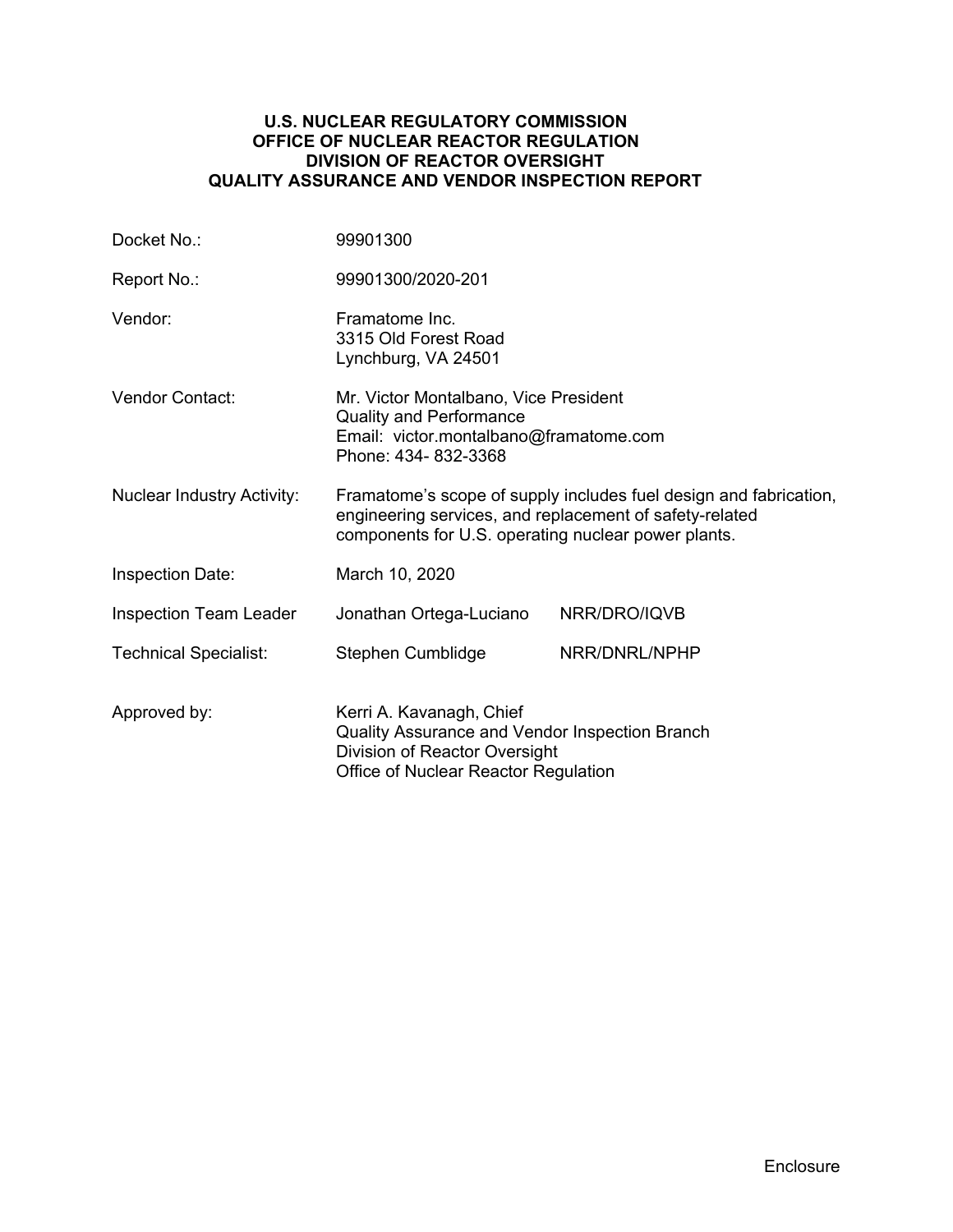## **EXECUTIVE SUMMARY**

#### FRAMATOME INC. 99901300/2020-201

The U.S. Nuclear Regulatory Commission (NRC) staff conducted a vendor inspection at the Framatome Inc. (hereafter referred to as Framatome) facility in Lynchburg, VA, to verify that it had implemented an adequate quality assurance (QA) program that complies with the requirements of Appendix B, "Quality Assurance Criteria for Nuclear Power Plants and Fuel Reprocessing Plants," to Title 10 of the *Code of Federal Regulations* (10 CFR) Part 50, "Domestic Licensing of Production and Utilization Facilities" and 10 CFR 50.55a, "Codes and standards," in addressing concerns associated with the nondestructive examination activities associated with the requirements of Section XI, Code Case N-729-4, "Alternative Examination Requirements for PWR Reactor Vessel Upper Heads With Nozzles Having Pressure-Retaining Partial-Penetration Welds Section XI, Division 1," of the American Society of Mechanical Engineers (ASME) Boiler & Pressure Vessel (B&PV) Code. The last inspection to this facility occurred in June 2019 (Agencywide Documents Access and Management System (ADAMS) Accession No. ML19261A188).

This technically-focused inspection specifically evaluated Framatome's implementation of the quality activities associated with the evaluations, investigations, and corrective actions associated in the ultrasonic testing inspection performed at Palisades, for the upper head control rod drive penetrations.

These regulations served as the bases for the NRC inspection:

- Appendix B to 10 CFR Part 50
- 10 CFR 50.55a

During the course of this inspection, the NRC inspection team implemented inspection procedure (IP) 43002, "Routine Inspections of Nuclear Vendors," dated January 27, 2017.

The results of the inspection are summarized below.

#### Control of Special Processes

During the 2019 inspection, the NRC inspection team identified unresolved item (URI) 99901300/2019-201-01. This URI was issued because the NRC inspection team identified an issue with the changes made to Nondestructive Examination (NDE) Procedure 54-ISI-604-013, "Automated Ultrasonic Examination of Open Tube RPV [Reactor Pressure Vessel] Closure Head Penetrations," and at the end of the inspection sufficient information was not available to make a determination if there was a performance deficiency associated with those changes that Framatome made to the procedure, which was used to perform the ultrasonic testing inspection at Palisades, for the upper head control rod drive penetrations in 2018.

The NRC inspection team evaluated the actions taken by Framatome associated with their investigation regarding the changes made to NDE Procedure 54-ISI-604-013 and concluded that changes to the procedure were not a significant factor in the flaws at Palisades not being found in 2018. Based on the corrective actions and the performance demonstration qualification statement for the revised procedure, this URI can be closed.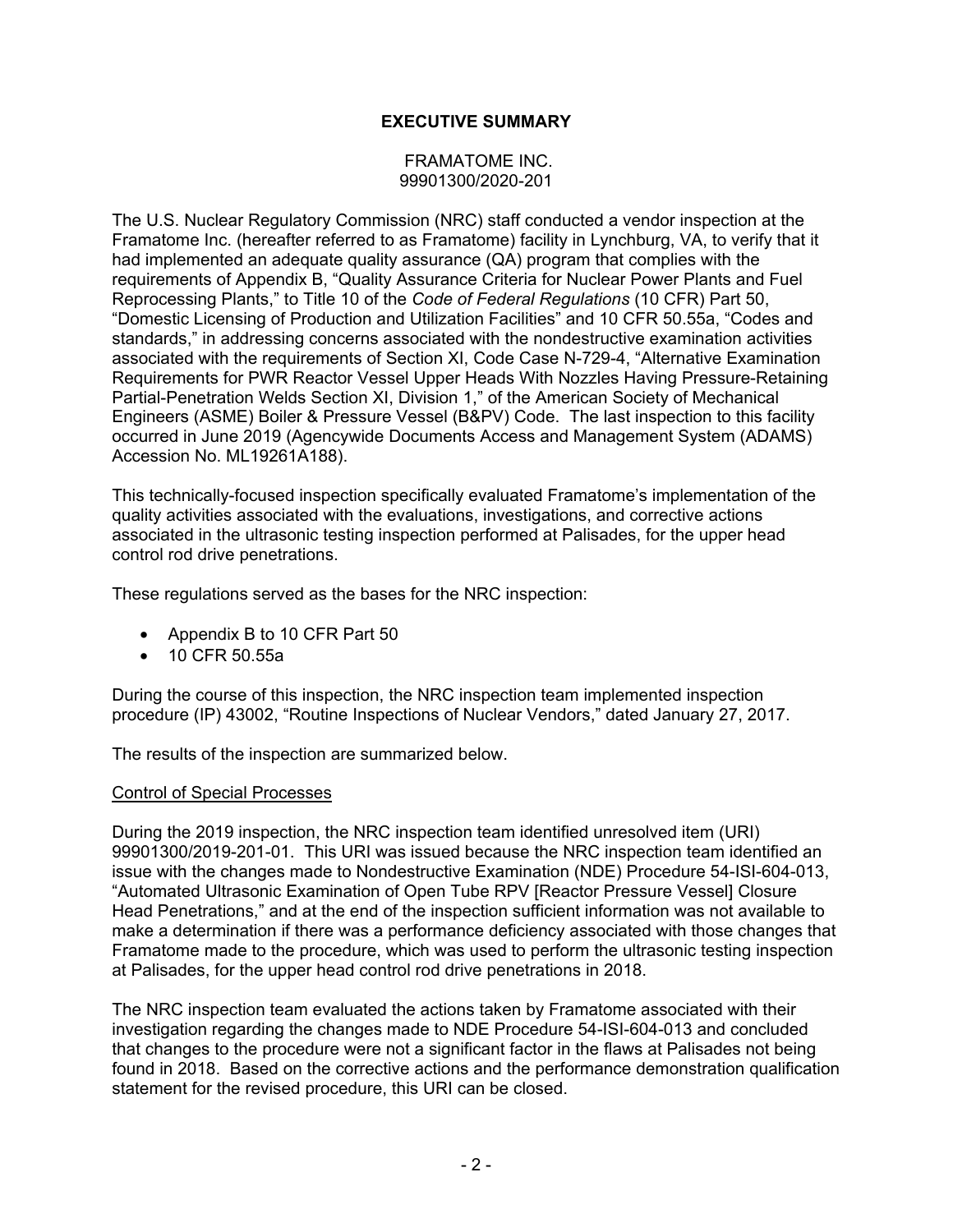## **REPORT DETAILS**

#### 1. Control of Special Processes

#### a. Inspection Scope

The Nuclear Regulatory Commission (NRC) inspection team reviewed Framatome's policies and implementing procedures that govern the control of special processes to verify compliance with the regulatory requirements of Criterion IX, "Control of Special Processes," in Appendix B, "Quality Assurance Criteria for Nuclear Power Plants and Fuel Reprocessing Plants," to Title 10 of the *Code of Federal Regulations* (10 CFR) Part 50, "Domestic Licensing of Production and Utilization Facilities," 10 CFR 50.55a, "Codes and standards," Code Case N-729-4, "Alternative Examination Requirements for PWR Reactor Vessel Upper Heads with Nozzles Having Pressure-Retaining Partial-Penetration Welds Section XI, Division 1," and Appendix VIII, "Performance Demonstration for Ultrasonic Examination Systems," of Section XI, "Rules for Inservice Inspection of Nuclear Power Plant Components," of the American Society of Mechanical Engineers (ASME) Boiler & Pressure Vessel (B&PV) Code.

The NRC inspection team reviewed Framatome's actions associated with their investigation regarding the changes made to Nondestructive Examination (NDE) Procedure 54-ISI-604-013, "Automated Ultrasonic Examination of Open Tube RPV [Reactor Pressure Vessel] Closure Head Penetrations," that were initiated during the course of the 2019 NRC inspection.

The NRC inspection team also discussed the special process program with Framatome's management. The attachment to this inspection report lists the documents reviewed by the NRC inspection team.

#### b. Observations and Findings

Inspection Report No. 99901300/2019-201 (Agencywide Documents Access and Management System (ADAMS) Accession No. ML19261A188), documents unresolved item (URI) 99901300/2019-201-01. This URI was issued because at the time of the inspection the NRC inspection team determined that the procedure did have changes that required a requalification and the 2018 inspection at Palisades was not in compliance with 10 CFR 50.55a(g)(6)(ii)(D). But there was not enough information to make a determination if the changes to NDE Procedure 54-ISI-604-013 were a contributing factor for the missed flaws during ultrasonic testing inspection at Palisades, for the upper head control rod drive penetrations.

Ultrasonic examinations of RPV closure head penetrations are required by 10 CFR 50.55(a) to meet the qualification requirements set forth in ASME B&PV Code Section XI. Section XI requires performance demonstration for procedures, personnel and equipment meeting the requirements of Appendix VIII and associated Code Cases. Upon successful performance demonstration, a Performance Demonstration Qualification Statement (PDQS) is issued for the qualified procedure. Section XI requires requalification and issuance of a revised PDQS if essential variables are changed as a result of procedure revisions. Revision 13 of NDE Procedure 54-ISI-604- 013 did not have a PDQS, which was used for the 2018 Palisades inspection, and it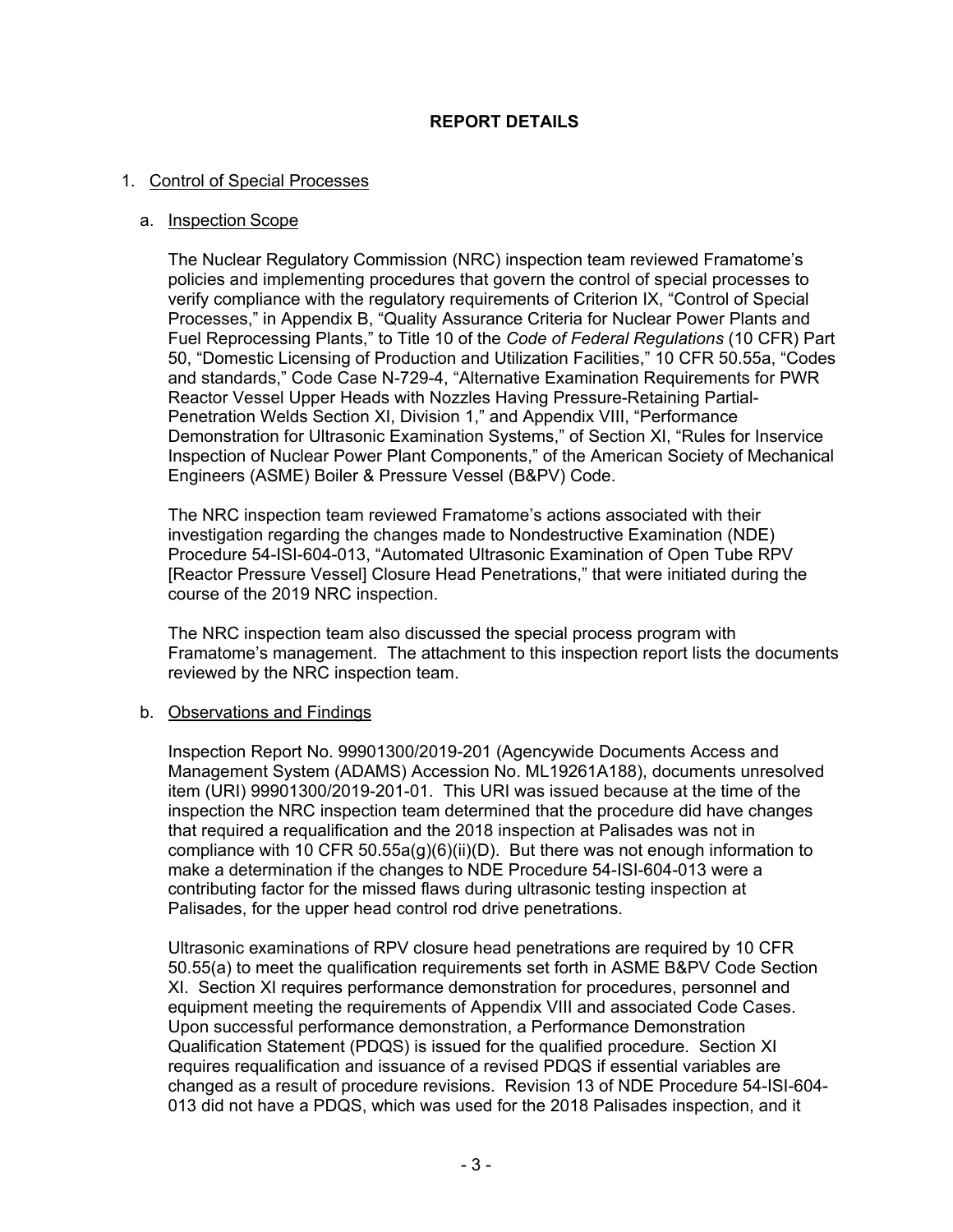was not clear at the end of the 2019 NRC inspection if the changes contained in Revision 13 possibly changed essential variables requiring requalification of the procedure by the Electric Power Research Institute (EPRI). At the end of the 2019 NRC inspection, the NRC inspection team had a concern that some examinations performed by Framatome may not have met the qualification requirements of Section XI and thus, may not have been in compliance with the requirements of 10 CFR 50.55a(g)(6)(ii)(D).

Framatome contracted the services of EPRI to determine if the changes made to NDE Procedure 54-ISI-604-013 constituted a change to essential variable and if the procedure required a PDQS. EPRI and Performance Demonstration Initiative (PDI) program staff audited the procedure against the essential variable definitions in ASME Code Appendix VIII and determined that there were changes to essential variables related to data analysis and calibration that required the procedure to be qualified via performance demonstration. It has also been determined that the procedure being out of compliance was not a significant factor in the flaws at Palisades not being found in 2018, as qualified procedures had also missed the flaws in previous inspections. While the changes to the data analysis and calibration required requalification of the procedures, they were relatively minor and would not be expected to significantly impact an examination. After review of the corrective actions described in Condition Report 2018-9955, Examination Procedure 54-ISI-604-016 and Performance Demonstration Qualification Statement 940 "Procedure 54-ISI-604; Revision 16; Addenda 0" the NRC inspection verified that the minor deficiencies in the inspection procedure have been addressed and a PDQS for Examination Procedure 54-ISI-604- 016 has been issued.

Based on the corrective actions taken by Framatome associated with their investigation regarding the changes made to NDE procedure 54-ISI-604-013, the NRC inspection team concluded that changes to the procedure were not a significant factor in the flaws at Palisades not being found in 2018. URI 99901300/2019-201-01 is considered closed.

c. Conclusion

The NRC inspection team concluded that Framatome conducted the ultrasonic inspections of Palisades' reactor pressure vessel closure head penetrations in accordance with the regulatory requirements of Criterion IX, in Appendix B to 10 CFR Part 50.

## 2. Entrance and Exit Meetings

On March 10, 2020, the NRC inspection team discussed the scope of the inspection with Victor Montalbano, Vice President, Quality & Performance and other members of Framatome's management. On March 10, 2020, the NRC inspection team presented the inspection results and observations during an exit meeting with Mr. Montalbano and other members of Framatome's management. The attachment to this report lists the attendees of the entrance and exit meetings, as well as those individuals whom the NRC inspection team interviewed.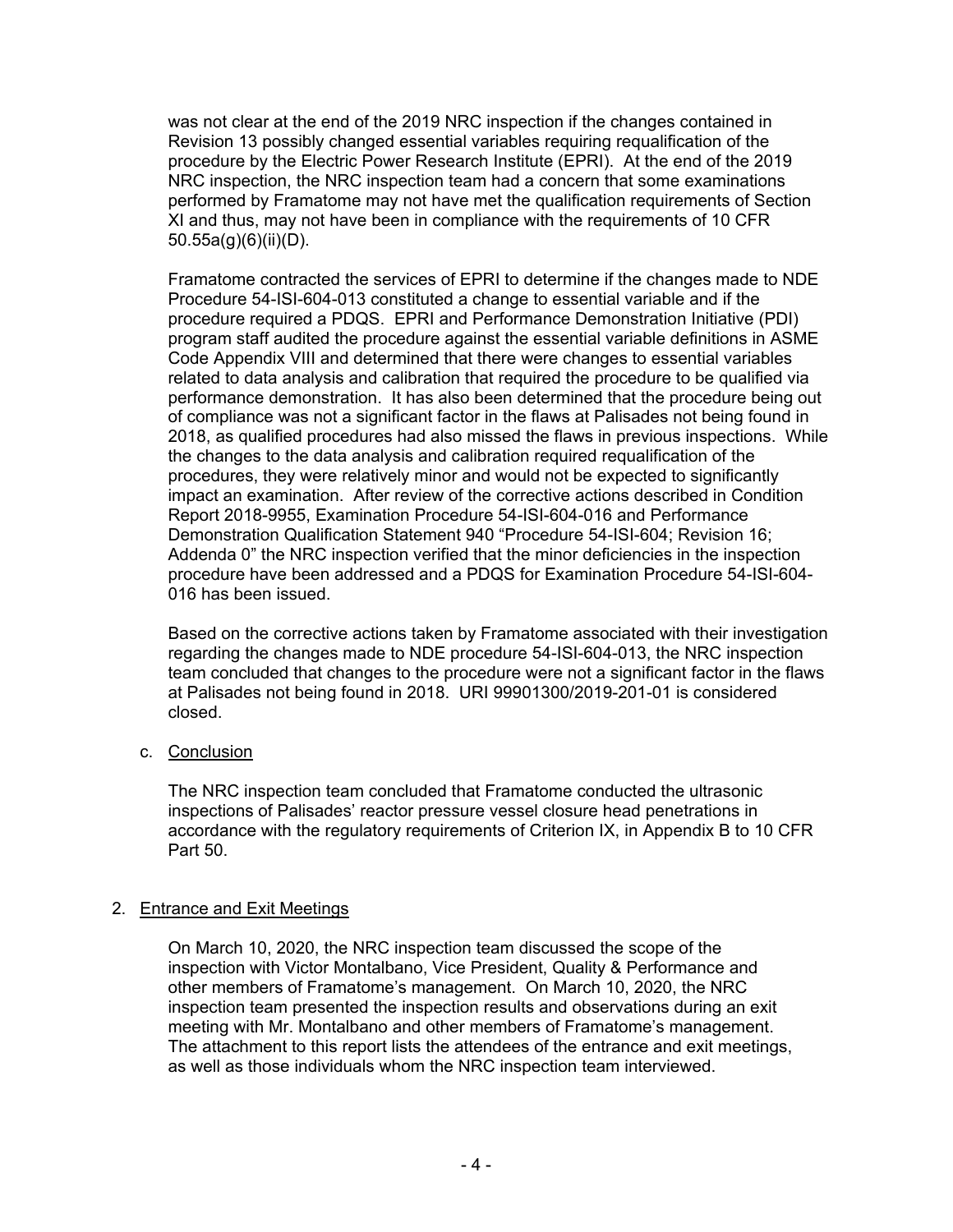# **ATTACHMENT**

| <b>Name</b>                 | Title                                        | <b>Affiliation</b> | <b>Entrance</b> | Exit | <b>Interviewed</b> |
|-----------------------------|----------------------------------------------|--------------------|-----------------|------|--------------------|
| Jonathan Ortega-<br>Luciano | <b>Inspection Team</b><br>Leader             | <b>NRC</b>         | Х               | X    |                    |
| Stephen Cumblidge           | <b>Technical Specialist</b>                  | <b>NRC</b>         | X               | Х    |                    |
| Jonathan Scruggs            | <b>NDE Services</b><br>Manager               | Framatome          | X               | x    | Х                  |
| <b>Philip Opsal</b>         | <b>Regulatory Program</b><br><b>Director</b> | Framatome          | X               |      |                    |
| Victor Montalbano           | VP Quality &<br>Performance                  | Framatome          | x               | х    |                    |

## 1. Entrance/Exit Meeting Attendees and Persons Interviewed

## 2. INSPECTION PROCEDURES USED

• IP 43002, "Routine Inspections of Nuclear Vendors," dated January 27, 2017

## 3. LIST OF ITEMS OPENED, CLOSED, AND DISCUSSED

| <b>Item Number</b>   | <b>Status</b> | Type | <b>Description</b> |
|----------------------|---------------|------|--------------------|
| 99901300/2019-201-01 | Closed        | JRI  | Criterion IX       |

#### 4. DOCUMENTS REVIEWED

- Nondestructive Examination 20191023-001 letter from EPRI to Jonathan Scruggs, "Summary of EPRI Performance Demonstration Review of Framatome Upper head penetration Procedure 54-ISI-603 & 54-ISI-604," dated October 23, 2019
- Framatome 19-02114 letter from Framatome to the industry, "Palisades Missed UT Indications in CRDM Nozzles #25, #33, and #36 Root Cause Analysis (RCA) and EPRI Procedure Evaluation preceding Nuclear Regulatory Commission (NRC) Audit," dated December 2, 2019
- 54-ISI-603-011, "NONDESTRUCTIVE EXAMINATION PROCEDURE Automated Ultrasonic Examination of RPV Closure Head Penetrations Containing Thermal Sleeves," Revision 11, dated February 24, 2020
- 54-ISI-604-016, "NONDESTRUCTIVE EXAMINATION PROCEDURE Automated Ultrasonic Examination of Open Tube RPV Closure Head Penetrations," Revision 16, dated February 24, 2020
- Performance Demonstration Qualification Statement 939, Performance Demonstration Program, Procedure 54-ISI-603; Revision 11; Addenda 0, dated February 26, 2020